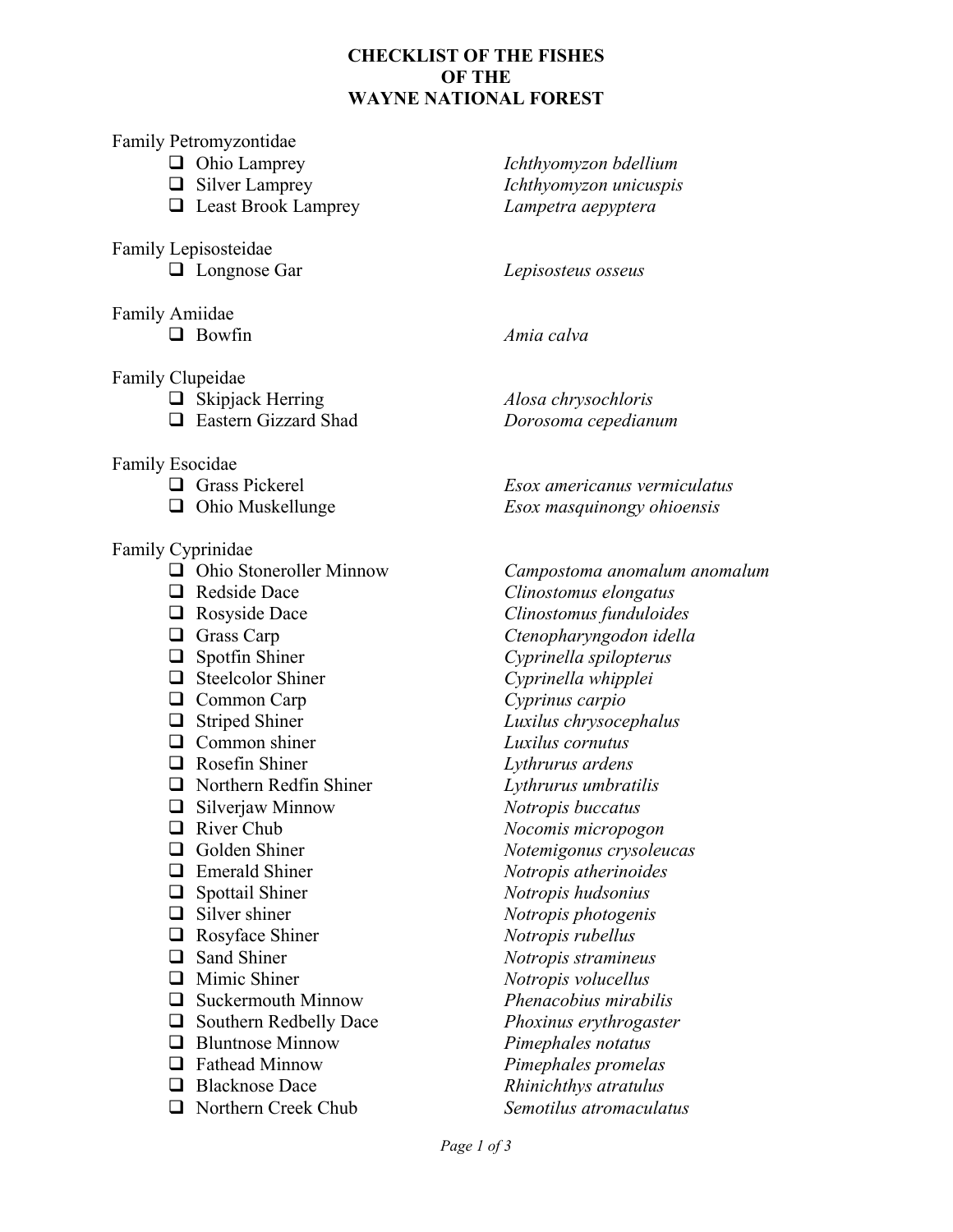#### **CHECKLIST OF THE FISHES OF THE WAYNE NATIONAL FOREST**

#### Family Catostomidae

- River Carpsucker *Carpiodes carpio*
- Quillback Carpsucker *Carpiodes cyprinus*
- Highfin Carpsucker *Carpiodes velifer*
- Common White Sucker *Catostomus commersoni*
- Creek Chubsucker *Erimyzon oblongus*
- Western Lake Chubsucker *Erimyzon sucetta kenerlyi*
- Northern Hogsucker *Hypentelium nigricans*
- Smallmouth Buffalo *Ictiobus bubalus*
- Bigmouth Buffalo *Ictiobus cyprinellus*
- 
- 
- 
- 
- 

#### Family Ictaluridae

- Black Bullhead *Ameiurus melas*
- Yellow Bullhead *Ameiurus natalis*
- 
- Channel Catfish *Ictalurus punctatus*
- Stonecat Madtom *Noturus flavus*
- Brindled Madtom *Noturus miurus*
- Flathead Catfish *Pylodictis olivaris*

#### Family Percopsidae

- 
- Family Atherinidae Brook Silverside *Labidesthes sicculus*
- Family Gasterosteidae Brook Stickleback *Culaea inconstans*

## Family Cottidae Mottled Sculpin *Cottus bairdi*

Family Percichthyidae

## Family Centrarchidae

- Rock Bass *Ambloplites rupestris*
- 
- 
- 
- Spotted Sucker *Minytrema melaops* Silver Redhorse *Moxostoma anisurum* Black Redhorse *Moxostoma duquesni* Golden Redhorse *Moxostoma erythrurum* Shorthead Redhorse *Moxostoma macrolepidotum*
- Brown Bullhead *Ameiurus nebulosus*

Trout-perch *Percopsis omiscomaycus*

White Bass *Morone chrysops*

 Green Sunfish *Lepomis cyanellus* Pumpkinseed Sunfish *Lepomis gibbosus* Warmouth *Lepomis gulosus*